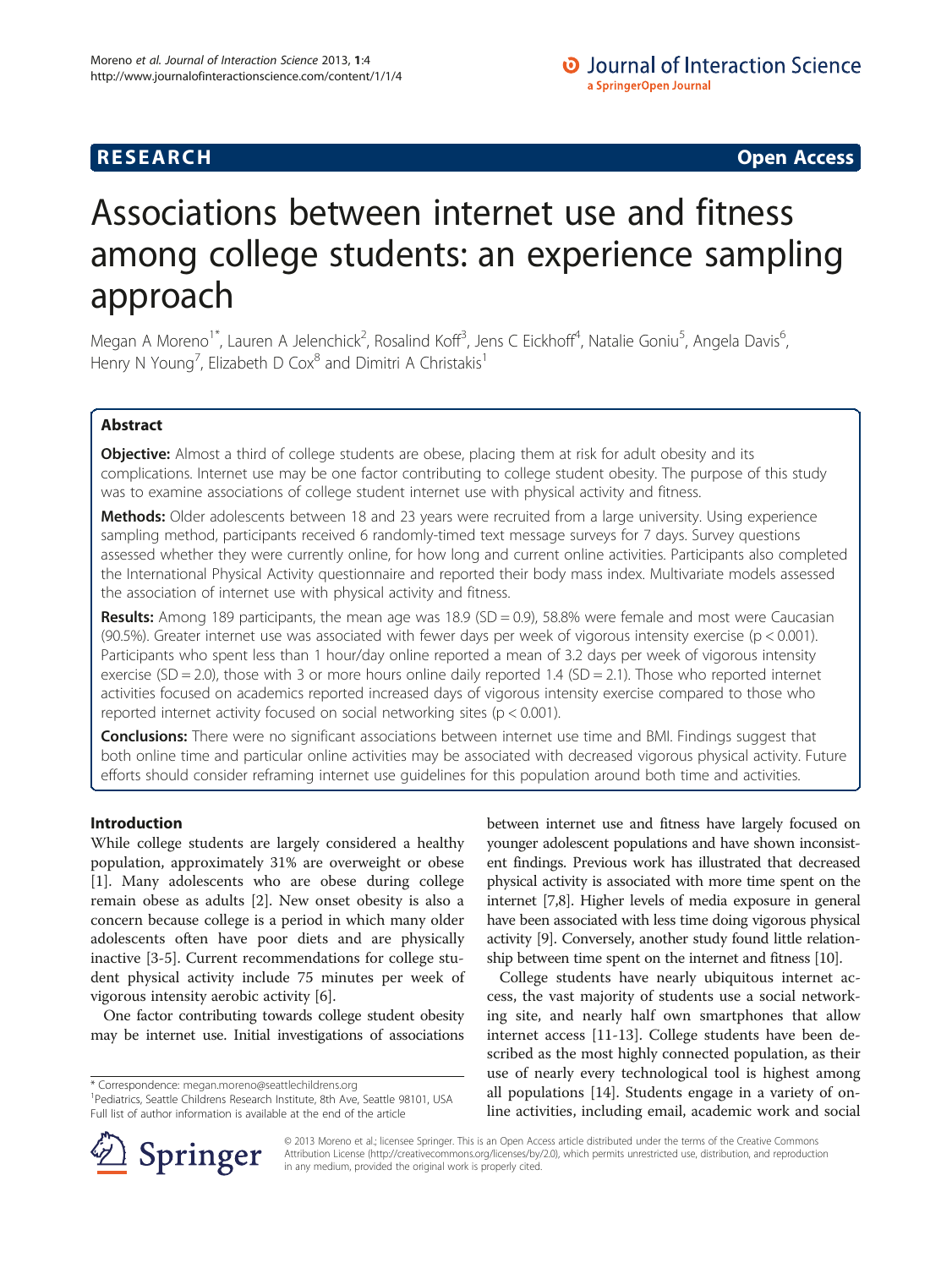networking sites. It has been suggested that the time college students spend using the internet may impact their physical fitness by replacing time spent on exercise. However, some types of internet use, such as academic work, could potentially increase efficiency and lead to more time for exercise. Further understanding of how internet use may impact physical activity in this population could influence health promotion guidelines for college students.

The purpose of this study was to determine college students' internet use and internet activities, and relate these to physical activity and fitness. Towards this goal, we used a novel, technology-based method for capturing Internet use intensity and activities of experience sampling method (ESM).

#### Methods

#### Setting and subjects

This study included college students from a large state university. Potential participants were recruited from a large Department of Communication class that is a requirement for several majors and a general education requirement for many departments. Inclusion criteria required students to be current undergraduates between the ages of 18 and 23 years. This study received approval from the university's Institutional Review Board.

#### Recruitment

Students were initially recruited to participate in a brief online health survey for extra credit in the communications class. Students in this class were given several extra credit options during the semester and could participate in up to five of these assignments. Over three-quarters of students in the class pursued at least one extra credit assignment during the semester. Among these five extra credit options, one was an online health survey that included measures of fitness and physical activity. From a classroom of 375 students, 273 participants (72.8%) completed the online survey for extra credit. We recruited all students who completed this online survey to the experience sampling method (ESM) portion of the study using email and phone calls. Inclusion criteria for this portion of the study required the student to have a cell phone with texting ability. Recent data from this university suggested that over 75% of students owned such a phone [\[15](#page-6-0)].

# Experience sampling method

Assessing total daily internet use is challenging because of the multiple ways in which this media can be accessed, such as through smartphones, tablets and laptops, which may lead to overestimation of internet use time [\[16](#page-6-0)]. Experience Sampling Methodology, also called ecological momentary assessment is a method of data

collection that maximizes the use of technology for measuring technology. Researchers can send electronic prompts, such as text messages, which are responded to by participants with data illustrating their current activities, actions or feelings. ESM involves multiple assessments over time that focus on an individual's current or very recent behaviors; this method is particularly effective for behaviors that occur intermittently [[17-19\]](#page-6-0).

This study applied ESM using short message service (SMS) text messages sent to and received from participants' cell phones. To develop the ESM program we worked with an application developer who designed and programmed an SMS survey tool web application. The survey tool was paired with a commercial communication application (Twilio,<http://www.twilio.com/>) designed to securely send and receive high volumes of incoming and outgoing scheduled SMS messages. Text message survey responses were recorded by the secure SMS survey tool database.

#### ESM procedure

Participants were randomly assigned to one of three separate 7-day ESM campaigns conducted throughout the semester. Throughout the 7-day ESM campaign each participant received a total of 43 text messages. The SMS program delivered text message surveys 6 times a day between 6:00 am and 1:00 am. One of the seven days was randomly chosen to incorporate a seventh text message survey sent overnight between the hours of 1:00 am and 6:00 am. Each day the SMS program generated a randomized schedule for each individual subject that distributed the daily text messages across six time windows of 3–4 hours, with a minimum of 20 minutes between text messages. For example, the first text message was sent within the time window of 6:00 am to 9:00 am, the second was sent during the window of 9:00 am and 12:00 pm. A return text message was considered valid data so long as it was received before the subsequent text message had been sent. If it was not received by that time, it was considered a missed response. Participants who completed the ESM portion of the study received a \$10 incentive; students who responded to 75% or more text message surveys received an additional \$50.

#### Internet use measurement

To measure daily internet use and activities with ESM, the text message surveys included three questions. The first question was, "Are you currently online?" Answer options to the first question were Y for yes and N for no. The second question was, "If so, for how many minutes have you been online?" For this second question, participants were instructed to numerically enter the number of minutes they had been online. The third question was, "What are you currently doing online?" For the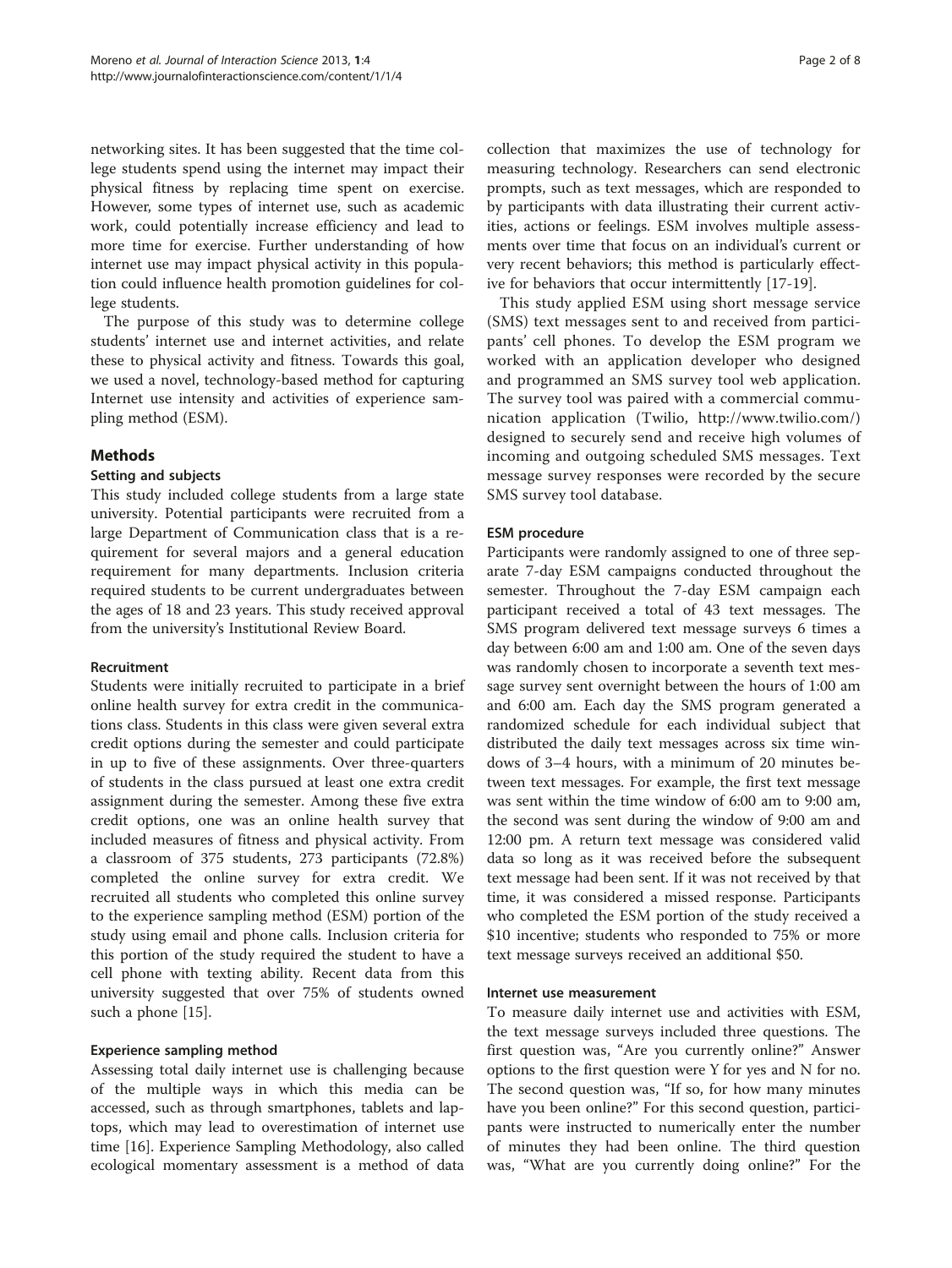third question, participants entered all applicable options from a predetermined list included as follows:

List of internet activities

- A =academic work or homework
- B =browsing online such as shopping or reading news
- $C$  = chatting online
- $D =$ downloading files
- $E$  = email
- F =Facebook or other social networking sites (SNSs) such as Twitter
- $G =$ gaming
- H =Hulu, Pandora or other music or video streaming sites

The list was developed through a review of the existing literature on older adolescent internet use [[20](#page-7-0)-[22\]](#page-7-0) and was piloted on a separate sample of students to ensure comprehensiveness. During pre-study testing, pilot participants reported that the online activity list was both memorable and easy to use.

The three questions appeared in a single text message as: 1) Are you currently online? 2) If so, how many minutes have you been online? 3) What are you doing online? Thus, an example of a response text was "y45ace" to indicate the participant was online for 45 minutes doing academic work, chatting and email. If the participant was not online at the time the text was received, the text response was "n."

#### Physical activity and fitness measurement

As part of the online survey, the International Physical Activity Questionnaire assessed physical activity over the past seven days [\[23\]](#page-7-0). This instrument assesses vigorous physical activities, moderate physical activities, time spent walking and time spent sitting. For each type of these four types of physical activity the average minutes of activity per day were reported. BMI was calculated by asking for self-reported weight in pounds and height in feet and inches. This instrument has been shown to have good criterion validity and reliability among college students [\[24](#page-7-0)].

#### Analysis

The purpose of this study was to determine college students' internet use and internet activities, and relate these to physical activity and fitness.

#### Internet use categorization

Based on their average daily time spent on internet use, participants were categorized as low users (< 1 hour per day), *moderate* users  $(1-2)$  hours per day), *moderately high* users ( $>2-3$  hours per day), and *high* users ( $>3$  hours per day). Internet use groups were defined with respect to the calculated interquartile range, as well as clinical guidelines for adolescent Internet use and trends within the literature [[25](#page-7-0),[14\]](#page-6-0). The full analysis of internet use time is described elsewhere [\[26\]](#page-7-0).

#### Physical activity categorization

Using data from the International Physical Activity scale, physical activity was calculated for each of the four activity types in two ways, days per week and daily minutes. The physical activity measures (daily minutes spent on the various activities) were not normally distributed, so the outcome measures were log-transformed for conducting comparisons between groups.

### Associations of internet use time with physical activity and fitness

In this section we describe analyses to assess associations between total time spent on the internet and measures of physical activity and BMI. An initial bivariate analysis related the internet use group (low, moderate, moderately high, high) to the two measures of physical activity (days per week and daily minutes) for the four activity types. A multivariate model examined associations of internet use with the number of days per week reported for each of the four physical activities. Models were adjusted for gender and race. A negative binomial generalized linear model was used to examine the association between internet use groups and the number of days per week reported for each of the physical activities. A linear contrast was used to evaluate whether there was a linear trend in the number of days of reported physical activity across the internet use groups.

To determine associations between internet use groups and BMI, an analysis of covariance (ANCOVA) model was used to compare BMI across the four Internet use groups. Gender and race (white versus non-white) were included as covariates.

# Associations between internet use activities and physical activity

In this section we describe analyses to assess associations between specific internet use activities reported by participants using ESM and reported physical activity. In order to determine whether specific internet use activities were associated with physical activity days per week, we used a generalized linear mixed effects model with subject specific random effects and an autorergressive correlation structure to evaluate the association between physical activity and the probability of being engaged in each internet activity (academic, SNS, browsing, chatting, e-mail, gaming, streaming or downloading) while being online.

All  $P$  values were 2-sided, and  $P < .05$  was used to indicate statistical significance. Statistical analyses were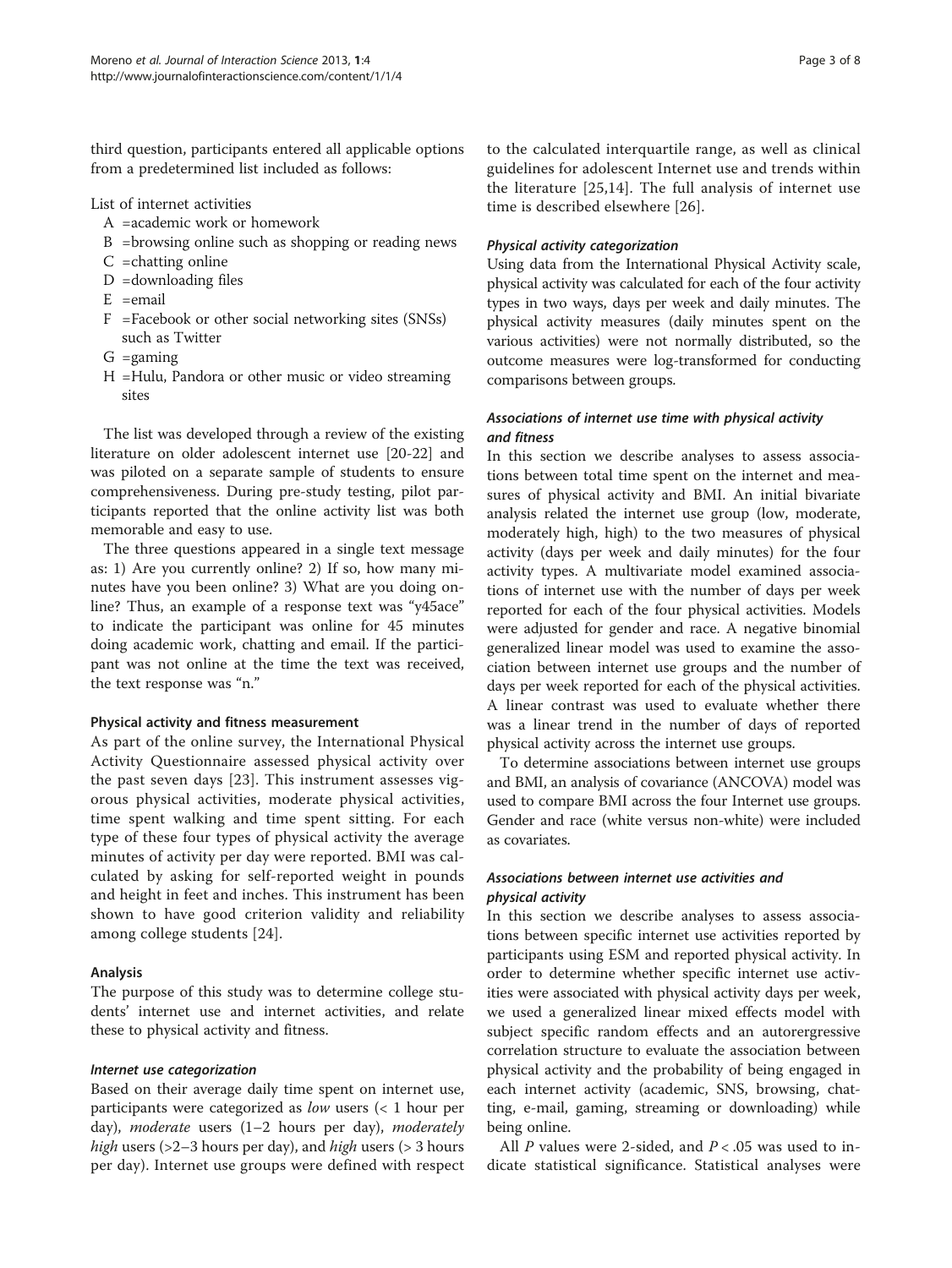performed using SAS software version 9.2 (SAS Institute, Cary, NC).

# Results

### Participants

All students who completed the survey in class were invited to participate in the ESM phase of the study, and from this population, 193 (71%) were enrolled. A total of 3 participants did not respond to any text message surveys during the ESM phase and were dropped from all analyses as non-responders. Among 190 participants who provided data, 189 (99%) completed our goal of 75% of texts completed. Overall, 93.2% (95% CI: 91.8%– 94.5%) of text messages were responded to with viable data. The mean age of participants was  $18.9$  (SD = 0.9) years and 58.8% were female. The majority of participants were white (90.5%). Please see Table 1 for descriptive information.

#### College students' daily internet use measured by ESM

Participants received a total of 43 text message surveys over 7 days. Responses indicated that 28.1% (95% CI [26.5%, 29.8%]) of all measured time points the participant was currently on the internet. The median time spent engaging in internet use reported for each individual text query was 30 minutes (IQR 20–60).

Our three analysis strategies led to the following three results. First, the total unadjusted amount of daily internet use time reported on ESM data had a median of 66 minutes (IQR 30–135). Second, using multilevel modeling, the predicted average total amount of daily time spent on the internet was 56 minutes, 95% CI [51, 62]. Third, when we examined the probability that participants would respond to the text survey reporting that they were currently online, we found the average daily amount of time spent on the internet was 55.6 minutes (range 20–102 minutes).

| $N = 190$                      | Study sample mean (SD)/ N (%) |  |  |
|--------------------------------|-------------------------------|--|--|
| Age                            | 18.9(1.0)                     |  |  |
| Gender                         |                               |  |  |
| Males                          | 79 (41.6)                     |  |  |
| Females                        | 111 (58.4)                    |  |  |
| <b>Ethnicity</b>               |                               |  |  |
| Caucasian/White                | 172 (90.5)                    |  |  |
| Hispanic/Latino                | 6(3.2)                        |  |  |
| Asian/Asian American           | 5(2.6)                        |  |  |
| African American               | 2(1.0)                        |  |  |
| Native American/Alaskan Native | 0(0.0)                        |  |  |
| Multi-racial                   | 5(2.6)                        |  |  |

Low internet users comprised 44.8% of the study population, moderate internet users made up 35.8%, moderately high internet users were 10.5% and high internet users were 8.9% of the study population. Further data regarding students' daily internet use is reported elsewhere.

Among the high internet use group, the three most common activities were SNS use, email and browsing. This was in contrast to the other three internet use groups, among whom the top three internet use activities were academics, SNS use and browsing.

#### College students' physical activity and BMI

Students' reported vigorous intensity exercise for an average of 2.9 (SD = 2.0) days out of 7, with a daily mean of 39.4 minutes  $(SD = 29.0)$ . For moderate intensity exercise, the average was  $3.1$  (SD = 2.1) days out of 7, with a daily mean of  $34.5$  minutes (SD = 25.3). Students averaged 6.7 days per week walking  $(SD = 0.9)$ , with a daily mean of  $60.4$  minutes  $(SD = 45.7)$ . The mean number of daily hours spent sitting was  $6.6$  (SD = 3.1). Students' mean BMI was  $22.7$  (SD = 3.0), the median BMI was 22.3 (range =  $16.4 - 40.2$ ).

# Associations of internet time with physical activity and fitness

Both the number of days per week and the number of minutes per day of vigorous physical activity were significantly associated with internet use. Participants who were categorized as low internet users reported a mean number of  $3.2$  (SD = 2.0) days of vigorous intensity exercise, while those who were moderate internet users the mean number of days was  $2.9$  (SD = 2.0). Mean number of days of vigorous physical activity declined to  $2.7$  (SD = 2.2) for the moderately high internet users, and to  $1.4$  (SD = 2.1) for the *high internet use* group ( $p = 0.003$ ). Analogously, a significant negative trend in the number of minutes per day spent on vigorous intensity exercise was observed with increasing internet use. The results of this analysis are summarized in Table [2.](#page-4-0) Internet use was not significantly associated with physical activity types of sitting, walking, or moderate intensity exercise, nor with BMI.

# Associations between internet activities and physical activity

Specific internet activities interacted with the internet use groups to predict physical activity. Students who demonstrated high levels of internet use focused on social networking sites were less likely to report vigorous physical activity 3 days a week  $(p < 0.001)$ . Conversely, students who demonstrated high levels of internet use focused on academic tasks were more likely to report vigorous physical activity 3 or more days per week (p = 0.001) (Figure [1](#page-5-0)).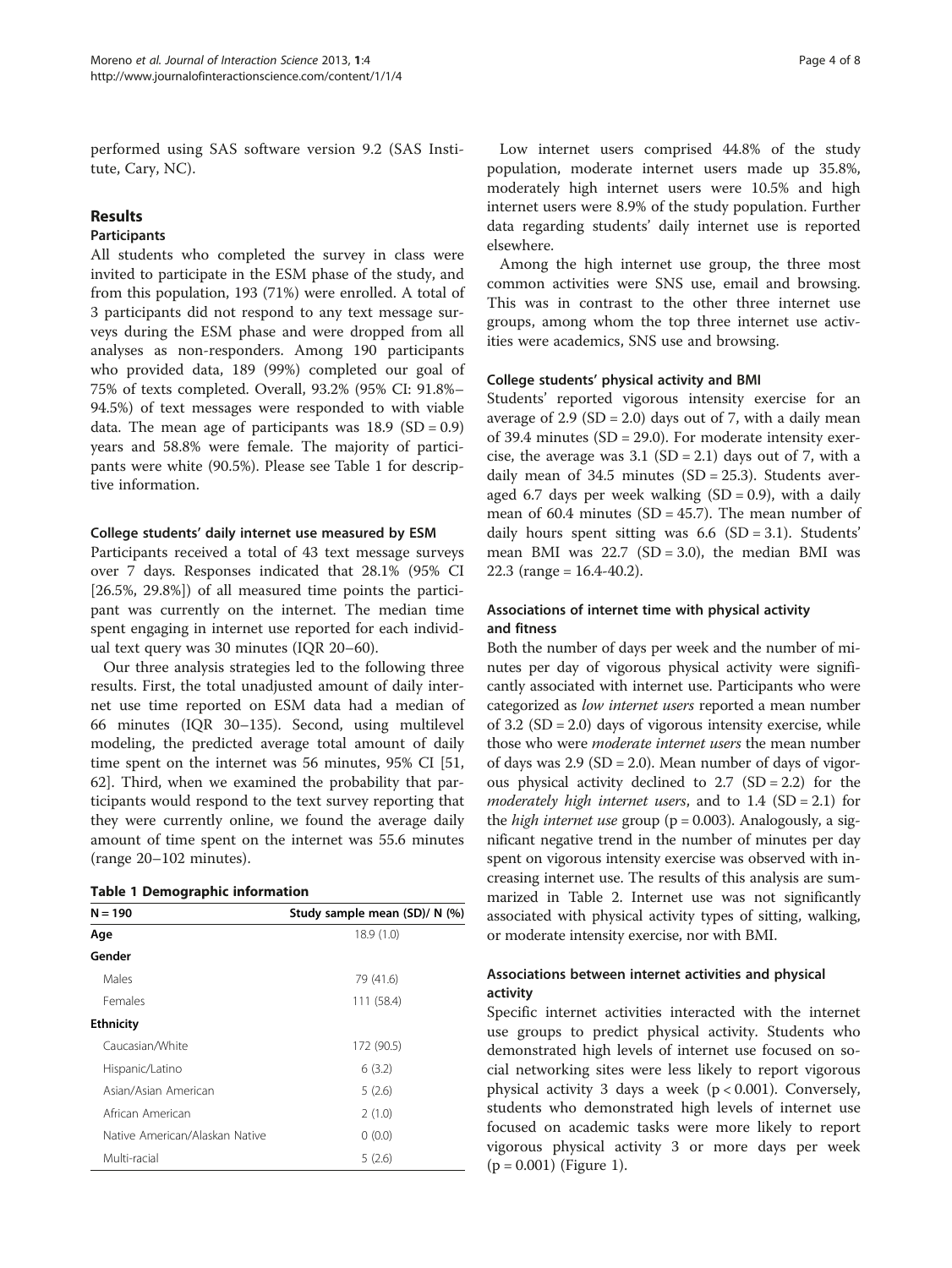|                             | Internet use groups  |                        |                              |                     |         |
|-----------------------------|----------------------|------------------------|------------------------------|---------------------|---------|
|                             | $<$ 1 hours (n = 85) | 1-2 hours ( $n = 68$ ) | 2-3 hours ( $n = 20$ )       | $3+$ hours (n = 17) |         |
| <b>Fitness variables</b>    | Low internet use     | Moderate internet use  | Moderately high internet use | High internet use   | p-value |
| Sitting                     |                      |                        |                              |                     |         |
| Days per week reported      |                      |                        |                              |                     | 0.978   |
| M (SD)                      | 7.0(0.1)             | 6.8(0.9)               | 7.0(0.0)                     | 6.9(0.3)            |         |
| Daily hours                 |                      |                        |                              |                     | 0.701   |
| M(SD)                       | 6.4(3.0)             | 6.5(2.6)               | 7.2(3.9)                     | 7.5(4.1)            |         |
| Walking                     |                      |                        |                              |                     |         |
| Days per week reported      |                      |                        |                              |                     | 0.943   |
| M(SD)                       | 6.6(1.2)             | 6.8(0.6)               | 6.9(0.2)                     | 6.6(0.9)            |         |
| Daily minutes               |                      |                        |                              |                     | 0.080   |
| M(SD)                       | 51.1(27.0)           | 62.6 (39.2)            | 70.8 (70.8)                  | 87.9 (96.9)         |         |
| Moderate intensity exercise |                      |                        |                              |                     |         |
| Days per week reported      |                      |                        |                              |                     | 0.722   |
| M (SD)                      | 3.4(2.0)             | 3.1(2.0)               | 3.0(2.1)                     | 2.9(2.8)            |         |
| Daily minutes               |                      |                        |                              |                     | 0.056   |
| M(SD)                       | 35.8 (25.7)          | 31.8 (23.0)            | 38.8 (22.8)                  | 34.4 (35.3)         |         |
| Vigorous intensity exercise |                      |                        |                              |                     |         |
| Days per week reported      |                      |                        |                              |                     | 0.003   |
| M (SD)                      | 3.2(2.0)             | 2.9(2.0)               | 2.7(2.2)                     | 1.4(2.1)            |         |
| Daily minutes               |                      |                        |                              |                     | 0.008   |
| M(SD)                       |                      | 40.3 (26.8)            | 38.0 (28.2)                  | 20.9(24.1)          |         |

#### <span id="page-4-0"></span>Table 2 Comparison of physical fitness measures between internet use groups

### **Discussion**

Study findings illustrate a significant negative association of high internet use with both the number of days per week and daily minutes of vigorous physical activity. Our findings are consistent with previous work that suggested high levels of media exposure were associated with lower vigorous physical activity. One possible explanation for these findings is that vigorous exercise often requires planning or organization efforts that could be forestalled by excess time on the internet. These results are significant given that vigorous physical activity is associated with decreased risk of cardiovascular disease, even compared to exercise such as walking [\[27\]](#page-7-0).

Our findings suggest that it is not just the amount of internet use that impacts fitness behaviors, but how the internet is used. Specifically, students whose high internet use featured frequent social networking site activities were less likely to report vigorous physical activity 3 days a week. Conversely, students whose high levels of internet use focused on academic tasks were more likely to report vigorous physical activity 3 or more days per week. Perhaps students who have goal-oriented internet use towards academic tasks are also better able to plan and achieve their physical activity goals. Alternatively, higher use of social networking sites may be an activity that uses time that would have been spent towards other

activities such as fitness. Further work is needed to understand these relationships.

We did not find a significant relationship between internet use and time spent sitting, walking or moderately exercising. The lack of association found with walking or moderate intensity exercise could be related to limited variability in these measures due to the transportation habits of the college population, as many students either walk or bike on campus. While this is reassuring in the current study context, it raises questions about whether students will be able to maintain high rates of walking or moderate intensity exercise after college. The benefits of exercising through walking on biking on campus may be lost once these students transition into lives that involve commuting to work by car, yet their internet use patterns may continue for decades. This raises additional concerns about the potential impact of internet use once the protective effects of walking or biking decrease after college.

Our study is limited in that we only examined students from one class at a single university. In order to maximize generalizability, we selected a large class that draws from multiple majors and is a general education requirement for several academic programs. The demographic characteristics of our sample were consistent with that of the university, and the mean BMI of participants in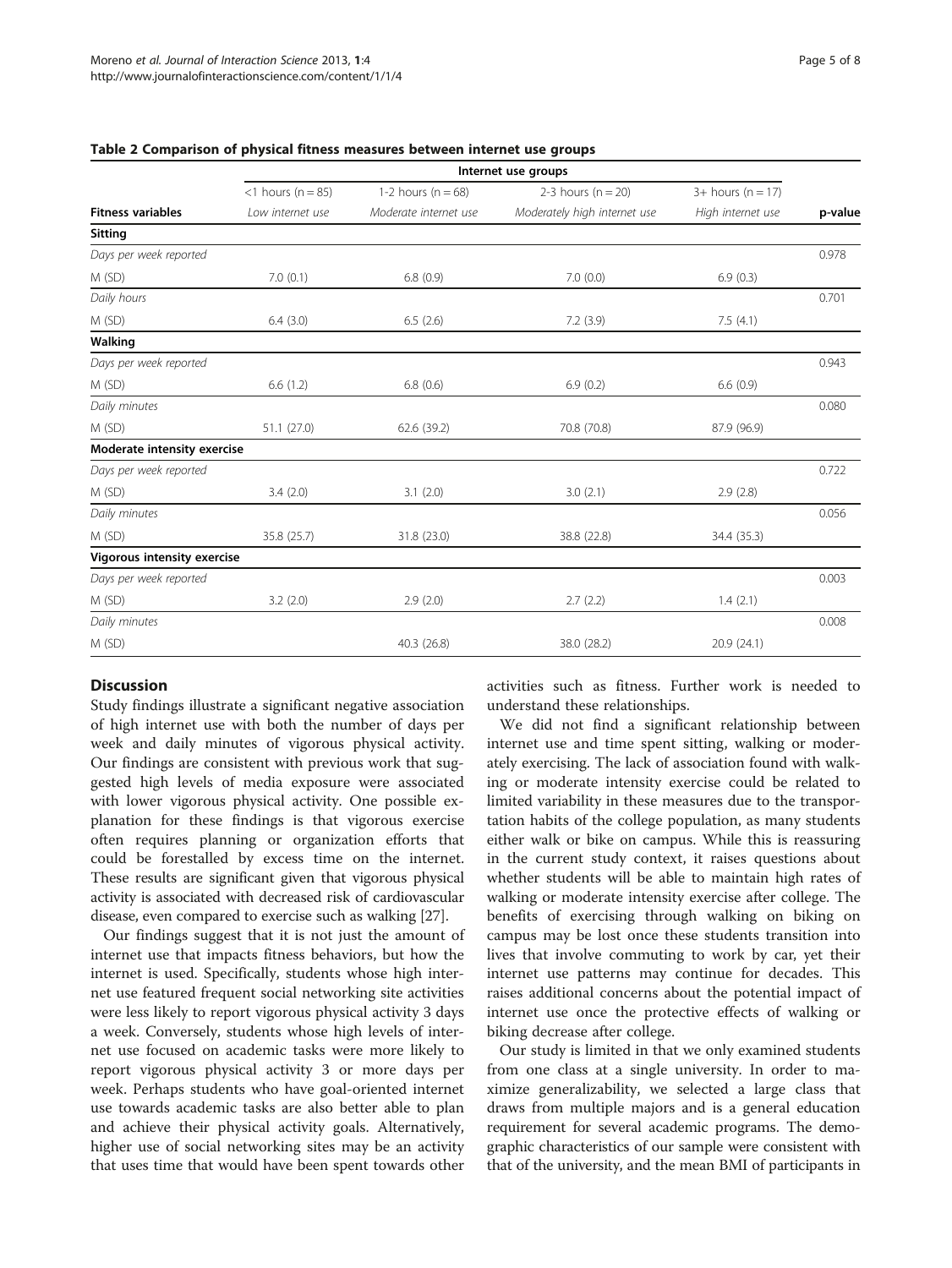<span id="page-5-0"></span>

our study was similar to that found in previous work [[24](#page-7-0)]. Findings are also limited as the initial approach of providing extra credit to participants for completion of the online survey may have biased our study sample; however, over three-quarters of the class participated in at least one extra credit opportunity. Self-selection in completing a survey of physical activity and BMI may have biased our study sample; those who were less active may have been less likely to participate. This could be a contributing reason for the lack of association between BMI and internet use. While our study did not show impact on BMI, physical activity is likely an upstream determinant of BMI. For many of our participants, we may not yet have seen impact of their BMI but they have evidence of decreased vigorous activity. Further, future studies focused on populations of students who are already overweight or at risk are needed to further understand this relationship among an at-risk population. Also, future studies could consider adding an objective physical activity measure, such as a pedometer, towards a more comprehensive fitness measurement. Future studies could also consider investigating other factors that may have impacted student physical activity, such as distance between home and campus.

Despite these limitations, our study has important implications. Further consideration of guidelines for appropriate internet use may be beneficial for college students. The American Academy of Pediatrics (AAP) internet use guidelines for adolescents recommend two hours a day of recreational internet use; however these recommendations may be better suited to younger teens. Our study illustrates that among college students, internet use that exceeds 3 hours a day was associated with decreased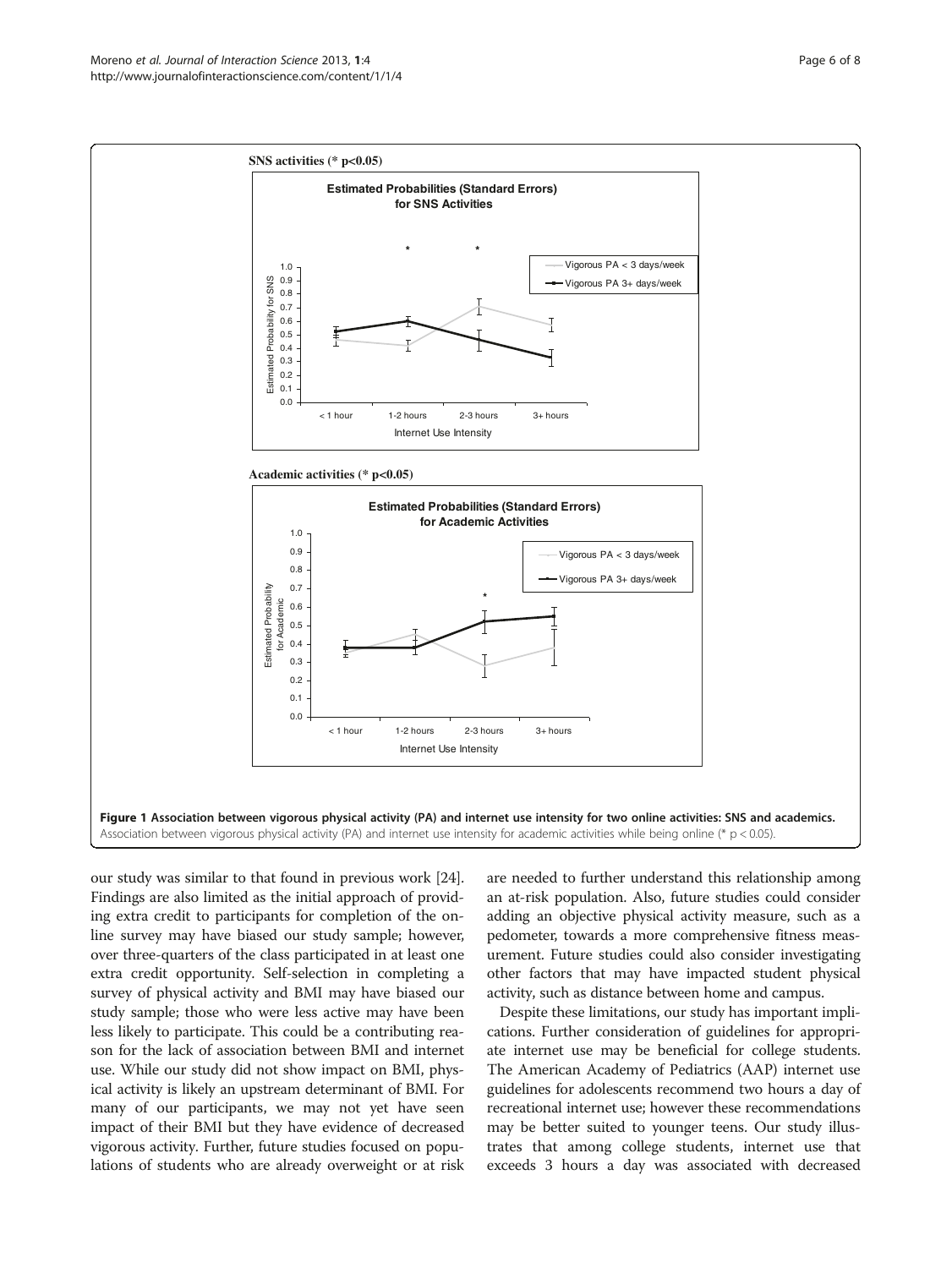<span id="page-6-0"></span>vigorous exercise. Further, high levels of recreational internet use, such as on SNS, were more likely to be associated with infrequent vigorous physical activity compared to internet use for academic purposes. This may provide evidence towards developing specific recommendations for internet use and activities among this age group. A prior study found that an intervention to reduce television viewing was found to lower BMI among adolescents [3].

Finally, it is worth considering whether there are ways to link college students' internet use with encouragement towards fitness efforts. Our study found that use of SNS was associated with decreased likelihood of vigorous exercise 3 days per week. It is possible that university health service efforts could place prompts within social media platforms to encourage exercise among high internet users. Previous work suggests that incorporation of technology into fitness interventions in this population may be both feasible and effective [[28](#page-7-0)].

# Conclusion

Study findings illustrate a significant negative association of high internet use with both the number of days per week and daily minutes of vigorous physical activity. Almost 10% of participants in our study met criteria as high internet users, these participants may be at higher risk of obesity and its complications if their internet use behaviors persist. Our findings suggest that particular internet use activities interacted with internet use to predict lower physical activity patterns. These findings have implications for shaping internet use recommendations for this population.

#### Competing interests

The authors declare that they have no competing interests.

#### Authors' contributions

MAM, MD, MSEd, MPH: Conceptualized and designed the study, supervised analysis, drafted the manuscript. LJ, MPH: Contributed to study design, supervised data collection, participated in analysis, edited the manuscript. RK, BS: Participated in recruitment and data collection, contributed to analysis, contributed to manuscript. JE, PhD: Led analysis, edited manuscript. NG: Participated in drafting and editing manuscript. AED: Participated in data collection and manuscript editing. HNY, PhD: Participated in analysis and manuscript editing. EDC, MD, PhD: Participated in analysis and manuscript editing. DAC, MD, MPH: Participated in conceptualizing the study as well as manuscript drafting and editing. All authors read and approved the final manuscript.

#### Author details

<sup>1</sup> Pediatrics, Seattle Childrens Research Institute, 8th Ave, Seattle 98101, USA. <sup>2</sup>School of Medicine, University of Minnesota, Church Street, Minneapolis 55455, USA. <sup>3</sup> Communications, Culture and Media, Georgetown University, O street, Washington 20057, USA. <sup>4</sup>Biostatistics and medical informatics, University of Wisconsin Madison, Highland Ave, Madison 53792, USA. <sup>5</sup>School of Nursing, University of Wisconsin Madison, Highland Ave, Madison 53792, USA. <sup>6</sup>School of Business, University of Wisconsin Madison, Campus Parkway, Madison 53724, USA. <sup>7</sup>School of Pharmacy, University of Wisconsin Madison, Highland Ave, Madison 53792, USA. <sup>8</sup>Pediatrics, University of Wisconsin Madison, Highland Ave, Madison 53792, USA.

Received: 5 April 2013 Accepted: 9 July 2013 Published: 9 August 2013

#### References

- 1. Gordon-Larsen, P, Adair, LS, Nelson, MC, & Popkin, BM. (2004). Five-year obesity incidence in the transition period between adolescence and adulthood: the National Longitudinal Study of Adolescent Health. [Research Support, U.S. Gov't, P.H.S.]. The American Journal of Clinical Nutrition, 80(3), 569–575.
- 2. Robinson, TN. (1999). Reducing children's television viewing to prevent obesity: a randomized controlled trial. [Clinical Trial Randomized Controlled Trial Research Support, Non-U.S. Gov't Research Support, U.S. Gov't, P.H.S.]. JAMA: The Journal of the American Medical Association, 282(16), 1561–1567.
- 3. Association, A. C. H. (2007). In ACH Association (Ed.), National college health assessment reference group data report.
- 4. Keating, XD, Guan, J, Pinero, JC, & Bridges, DM. (2005). A meta-analysis of college students' physical activity behaviors. [Review]. Journal of American College Health: J of ACH, 54(2), 116–125. doi:[10.3200/JACH.54.2.116-126](http://dx.doi.org/10.3200/JACH.54.2.116-126).
- 5. Nelson, MC, Story, M, Larson, NI, Neumark-Sztainer, D, & Lytle, LA. (2008). Emerging adulthood and college-aged youth: an overlooked age for weight-related behavior change. Obesity (Silver Spring), 16(10), 2205–2211. doi[:10.1038/oby.2008.365](http://dx.doi.org/10.1038/oby.2008.365).
- 6. CDC. (2008). 2008 Physical Activity Guidelines for Americans. Centers for Disease Control.
- 7. Ross, C, Orr, ES, Arseneault, JM, Simmering, MG, & Orr, RR. (2009). Personality and motivations associated with Facebook use. Computers in Human Behavior, 25(2), 578–586.
- 8. Zimmermann-Sloutskis, D, Wanner, M, Zimmermann, E, & Martin, BW. (2010). Physical activity levels and determinants of change in young adults: a longitudinal panel study. The International Journal of Behavioral Nutrition and Physical Activity, 7, 2. doi:[10.1186/1479-5868-7-2](http://dx.doi.org/10.1186/1479-5868-7-2).
- 9. Lobelo, F, Dowda, M, Pfeiffer, KA, & Pate, RR. (2009). Electronic media exposure and its association with activity-related outcomes in female adolescents: cross-sectional and longitudinal analyses. [Research Support, N. I.H., Extramural]. Journal of Physical Activity & Health, 6(2), 137–143.
- 10. Sun, P, Unger, JB, Palmer, PH, Gallaher, P, Chou, CP, Baezconde-Garbanati, L, & Johnson, CA. (2005). Internet accessibility and usage among urban adolescents in Southern California: implications for web-based health research. Cyberpsychology & Behavior: The Impact of the Internet, Multimedia and Virtual Reality on Behavior and Society, 8(5), 441–453. doi:[10.1089/](http://dx.doi.org/10.1089/cpb.2005.8.441) [cpb.2005.8.441](http://dx.doi.org/10.1089/cpb.2005.8.441).
- 11. Buffardi, LE, & Campbell, WK. (2008). Narcissism and social networking Web sites. Personality and Social Psychology Bulletin, 34(10), 1303–1314. doi[:10.1177/0146167208320061.](http://dx.doi.org/10.1177/0146167208320061)
- 12. Lewis, K, Kaufman, J, & Christakis, N. (2008). The taste for privacy: an analysis of college student privacy settings in an online social network. [Article]. Journal of Computer-Mediated Communication, 14(1), 79. doi[:10.1111/j.1083-](http://dx.doi.org/10.1111/j.1083-6101.2008.01432.x) [6101.2008.01432.x.](http://dx.doi.org/10.1111/j.1083-6101.2008.01432.x)
- 13. Ross, C, Orr, ES, Sisic, M, Arseneault, JM, Simmering, MG, & Orr, RR. (2009). Personality and motivations associated with Facebook use. Computers in Human Behavior, 25(2), 578–586. doi:[10.1016/j.chb.2008.12.024.](http://dx.doi.org/10.1016/j.chb.2008.12.024)
- 14. Smith, A, Lee, R, & Zickuhr, K. (2011). College students and technology. Washington: Pew Internet and American Life Project.
- 15. Technology, D. o. I. (2011). In L Grady (Ed.), Student computing survey report. Madison: University of Wisconsin.
- 16. Hunley, SA, Evans, JH, Delgado-Hachey, M, Krise, J, Rich, T, & Schell, C. (2005). Adolescent computer use and academic achievement. Adolescence, 40(158), 307–318.
- 17. Collins, RL, Kashdan, TB, & Gollnisch, G. (2003). The feasibility of using cellular phones to collect ecological momentary assessment data: application to alcohol consumption. Experimental and Clinical Psychopharmacology, 11(1), 73–78.
- 18. Crooke, AH, Reid, SC, Kauer, SD, McKenzie, DP, Hearps, SJ, Khor, AS, & Forbes, AB. (2013). Temporal mood changes associated with different levels of adolescent drinking: using mobile phones and experience sampling methods to explore motivations for adolescent alcohol use. Drug and Alcohol Review, 32(3), 262–268. doi:[10.1111/dar.12034](http://dx.doi.org/10.1111/dar.12034).
- 19. Moskowitz, DS, & Young, SN. (2006). Ecological momentary assessment: what it is and why it is a method of the future in clinical psychopharmacology. Journal of Psychiatry & Neuroscience : JPN, 31(1), 13–20.